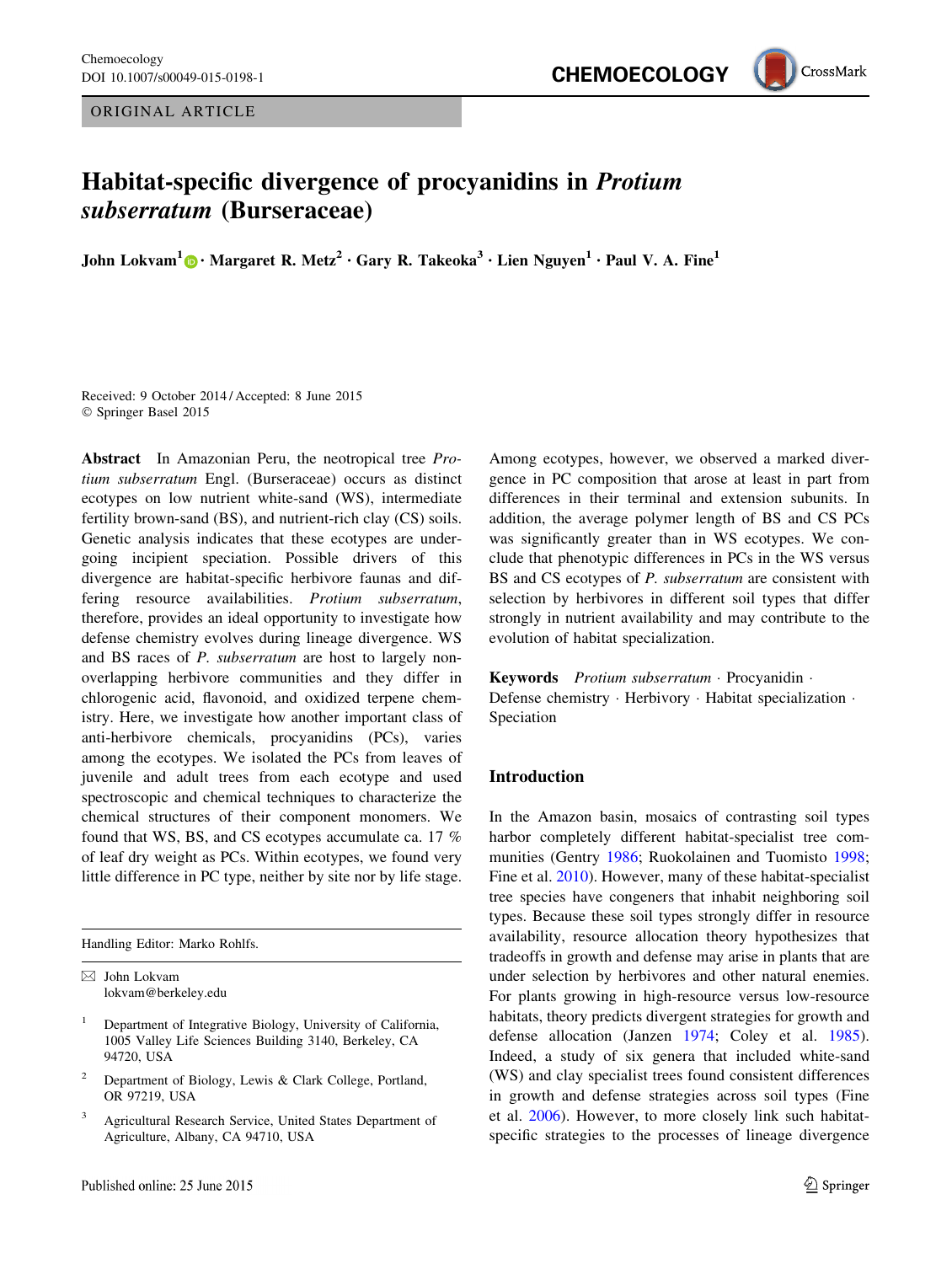and speciation, one must investigate recently derived sister species or, ideally, lineages involved in incipient speciation and test the degree to which growth and defense strategies differ between such close relatives that occupy distinct habitats.

Recently, we investigated the chemical defenses and insect herbivore faunas of P. subserratum Engl. a species consisting of WS, brown-sand (BS), and clay soil (CS) habitat-specialists that appears to be undergoing incipient speciation (Fine et al. [2013a](#page-8-0)). Each of the three ecotypes occurs throughout the Peruvian Amazon. They are morphologically distinct and often occur within meters of each other in a parapatric distribution (Fine et al. [2013a;](#page-8-0) Misiewicz and Fine [2014\)](#page-9-0). Phylogeographic analyses of the haplotypes of these three morphotypes as well as detailed population genetic study have revealed that they represent three evolutionary lineages although there is limited gene flow among them (Fine et al. [2013b](#page-8-0); Misiewicz and Fine [2014\)](#page-9-0). Thus, these ecotypes either represent recently derived species or lineages undergoing incipient speciation. In either case, this study system provides the opportunity to study phenotypic divergence in chemical defenses within the context of habitat specialization.

Earlier, we reported marked differences in defense chemistry among ecotypes, especially in flavones, oxidized terpenes, and quinic acid derivatives (Fine et al. [2013a](#page-8-0)). However, we also reported that both ecotypes accumulate large quantities of a class of phenolic metabolites that are known collectively as polymeric (epi)catechins or procyanidins (PCs). All three ecotypes accumulate PCs as 70–80 % of their total secondary metabolite investment. In this paper, we focus on the types of PCs that accumulate in the three P. subserratum ecotypes from different soil types. This group of compounds has well-documented anti-herbivore function (Feeny [1969](#page-8-0); Swain [1979](#page-9-0); Lokvam and Kursar [2005](#page-9-0)). However, within this broad category, there is an enormous array of structurally distinct molecules that likely differ in their deterrence mechanisms (Salminen and Karonen [2011\)](#page-9-0) or are toxic to only certain types of natural enemies (Barbehenn and Constabel [2011\)](#page-8-0). Among plant phenolics, two recognized modes of biological action are pro-oxidation and protein precipitation. Prooxidation generates reactive oxygen species that can damage herbivore guts; protein precipitation can lower food quality by reducing protein digestibility. PCs are not effective pro-oxidants (Barbehenn et al. [2006](#page-8-0)) yet within a certain pH range they can efficiently precipitate protein.

Plant resource allocation also differs with life stage such that PCs could also be expected to vary qualitatively and quantitatively across geographically separated populations and among ontogenetic stages. Boege and Marquis ([2005\)](#page-8-0) presented a model to explain how plant defense allocation should be optimized through ontogeny. They predicted that juveniles should allocate more energy toward chemical defenses than reproductive adults, because smaller individuals are more likely to experience herbivore-related mortality. Moreover, if different species or guilds of herbivores attack juvenile plants compared to those that attack reproductive adults, there may be qualitative differences in the chemical defenses expressed at different ontogenetic stages (Goodger et al. [2007](#page-8-0)).

For the present study, we examined the PC content of leaves from several populations of clay, BS, and WS ecotypes of P. subserratum at several sites across more than 100 km of Amazonian Peru. We ask the following questions: Has PC chemistry diverged among habitatspecialist ecotypes of *P. subserratum*? If so, what variations in chemical structure underlie these differences? Could PC structural variation have effects on biological activity, specifically, protein precipitation efficiency? And finally, to what extent does PC allocation (qualitatively or quantitatively) vary within each habitat-specialist ecotype with ontogenetic stage? Such a fine-scale characterization of defense metabolites that we present here is rarely performed but is crucial to understanding the relative importance of habitat, ontogeny, and geographic variation in natural selection for plant defense investment.

# Materials and methods

#### Sample collection, preparation, and extraction

Leaf samples were collected from five populations of P. subserratum in the vicinity of Iquitos, Peru, in January– February, 2013. Samples were gathered from both juvenile trees (five from WS habitat, four from BS and three from CS) as well as adult trees (ten from WS, seven from BS and one from CS). In all cases, young, expansion-phase leaves were selected because this is the developmental stage that experiences the highest rates of herbivory (Coley and Barone [1996](#page-8-0)). Leaves were placed in envelopes and dried over repeatedly refreshed silica gel before transport to the University of California, Berkeley, in sealed plastic bags. In our laboratory, leaves were further dried at moderate vacuum ( $10^{-2}$  torr) at ambient temperature for 72 h. Dried leaves were then pulverized using a Mini Bead Beater (Biospec Products, Bartlesville, OK).

From each pulverized leaf sample, 100 mg  $(\pm 1 \text{ mg})$  to the nearest 0.1 mg) was placed in a 2.0-mL plastic centrifuge tube containing a micro stir bar and extracted  $3\times$ with 1.5 mL of 3:1 (v/v) hexane/acetone,  $4 \times$  with 1.5 mL of 4:1 (v/v) ethanol/aq 0.5 % acetic acid, and finally  $3 \times$ with 1.5 mL of 7:3 (v/v) acetone/aq 0.5 % acetic acid. Tubes were sealed and placed on a rapidly spinning stir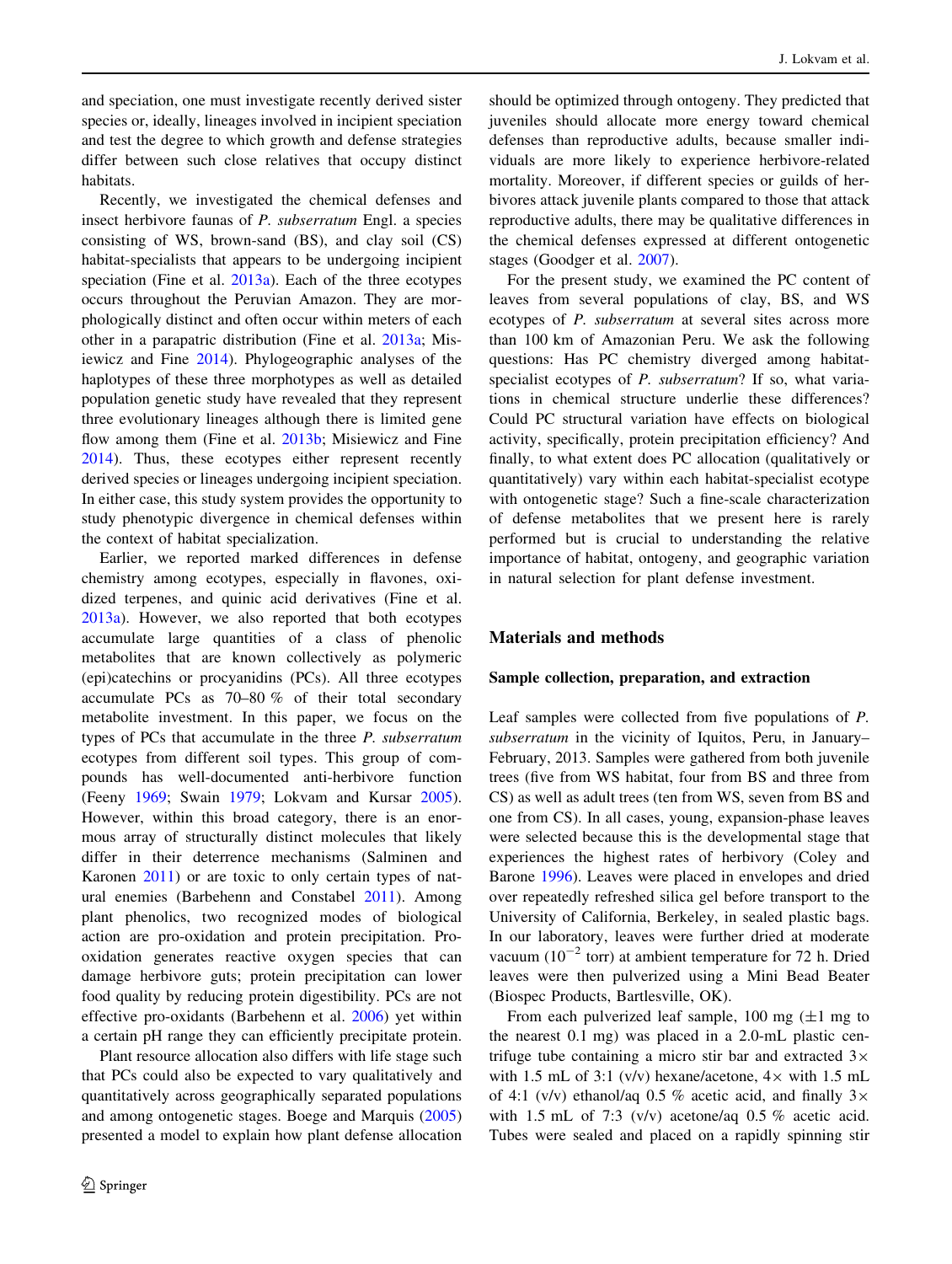<span id="page-2-0"></span>plate for 10 min before being centrifuged at  $8000 \times g$  for two min. The resulting supernatant was removed by gastight syringe without disturbing the pellet. Like extractions were pooled into tared vials and dried first under a stream of nitrogen at  $35^{\circ}$ C and then under moderate vacuum  $(10^{-2}$  torr) for 72 h at ambient temperature before being weighed. Preliminary chromatographic analysis showed that the aqueous acetone extraction comprised a subset of the aqueous ethanol extraction. In the following steps, these two extractions were combined into a single fraction (hereafter Phenolics).

#### Soluble procyanidin isolation

The Phenolics extraction from each sample was fractionated on Sephadex LH-20 (Sigma-Aldrich, St. Louis, MO) to isolate PCs from all other extractable metabolites (Strumeyer and Malin [1975](#page-9-0)). Each Phenolics fraction was suspended in 2 mL of aq 0.1 % formic acid and applied to a 2.5-cm diameter chromatographic column containing 20 mL (in ethanol) of LH-20 that had been equilibrated with aq 0.1 % formic acid. Samples were eluted under low pressure with 40 mL of aq 0.1 % formic acid and 60 mL of ethanol to remove sugars, organic acids, and non-procyanidin phenolics. A final 40 mL elution of 7:3 (v/v) acetone/aq 0.1 % formic acid eluted the soluble PCs. Each acetone fraction was reduced to a small volume under vacuum and transferred to a tared vial. The remaining solvent was dried first under a stream of nitrogen at  $35 \degree C$  and then under moderate vacuum  $(10^{-2} \text{ torr})$  at ambient temperature for 36 h before being weighed.

#### Characterization of procyanidin chemistry

Owing to the stereochemistry of the flavan-3-ol C ring (Fig. 1), the complexity of PCs can grow exponentially as polymer length increases. This class of metabolites, therefore, tends to be structurally complex and resistant to analysis by simple chromatographic methods. Nevertheless, using HPLC, we were able to separate several of the most mass-abundant PC oligomers (dimer through pentamer) found in each habitat type and to make comparisons among them. We then used mass spectrometric detection to build occurrence profiles for each oligomeric form for all study trees. Next, we used a chemical degradation to convert the chemically complex PCs to their component monomers and compared these among populations. Finally, we used HPLC with known standards and mass and nuclear magnetic resonance (NMR) spectroscopy to determine the chemical structures of the monomeric forms.

#### HPLC analyses

Analyses of soluble PCs and their degradation products were carried out by high-performance liquid chromatography (HPLC) using a Hitachi LaChrom Elite system (Hitachi High Technologies America, Pleasanton, CA) equipped with a photodiode array (PDA) detector (L-2455) configured in tandem with a SEDEX 75 evaporative lightscattering (ELS) detector (S.E.D.E.R.E, Alfortville, France). Electro-spray ionization mass spectrometry (ESIMS) was performed using an LCQ Fleet ion trap spectrometer (Thermo Scientific, Waltham, MA) with sample delivery effected through an Agilent 1100 HPLC



Fig. 1 (i) The structure of  $4 \rightarrow 8$  linked poly-(epi)catechin (procyanidin). During the acid-catalyzed depolymerization of procyanidin in the presence of toluene- $\alpha$ -thiol, the lower (terminal) unit is released as an unmodified (epi)catechin  $(ii)$ ; the upper (extension) unit(s) are released as (epi)catechin-4-S-benzyl ethers. Protium subserratum thioethers (iii) were analyzed by nuclear magnetic resonance

spectroscopy. Scalar-coupled  $H$ <sup>1</sup>H<sup>-1</sup>H linkage groups are shown by bold bonds; pertinent long-range  ${}^{1}H-{}^{13}C$  correlations are shown with arrows. The stereochemistry at position C3 determines whether the monomeric subunit is catechin (3S) or epicatechin (3R). The stereochemistry at C3 is inferred from the magnitude of the coupling constant between H–C2 and H–C3. Refer to text for details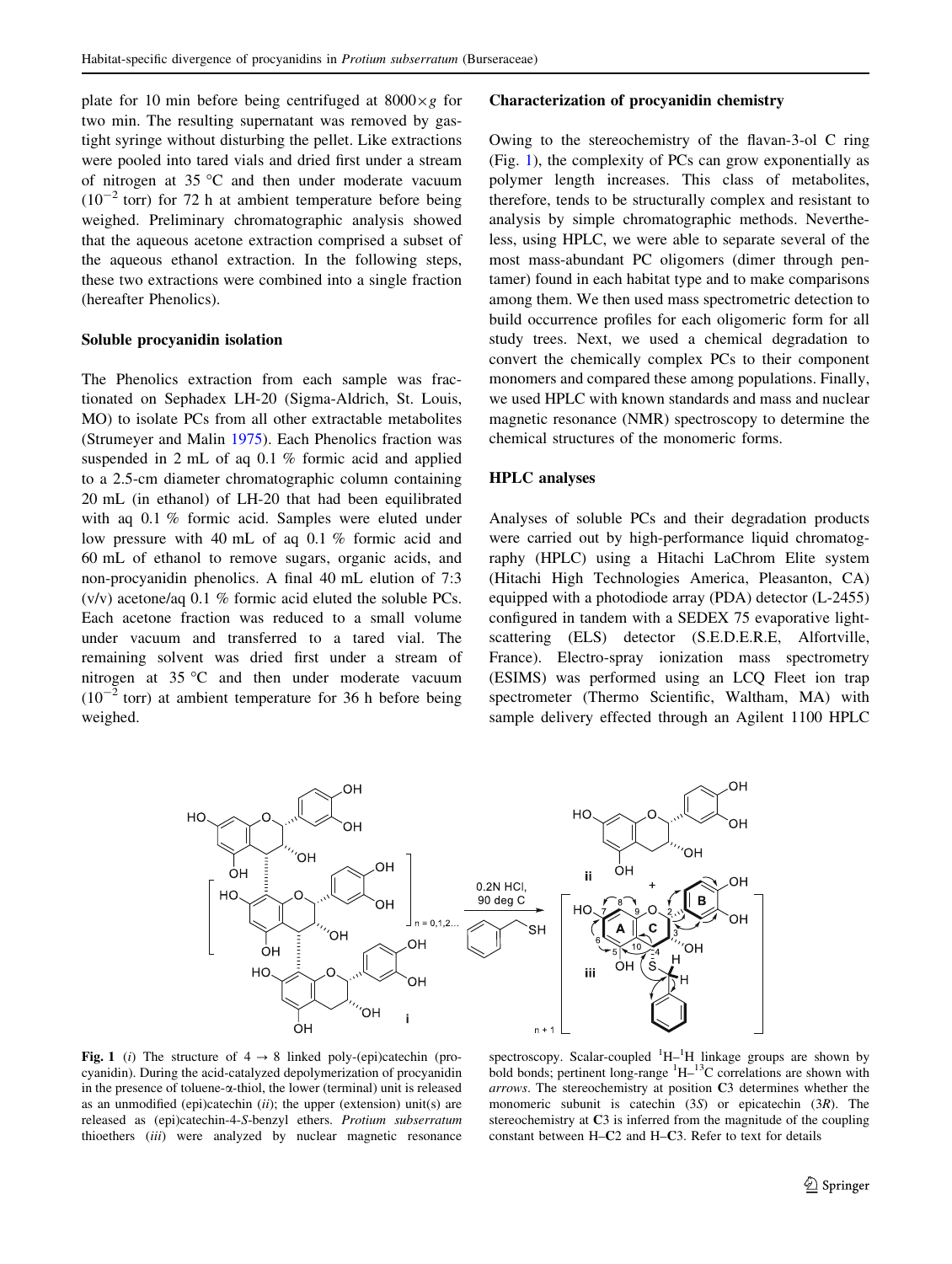system (Agilent Technologies Inc., Santa Clara, CA). High-resolution mass spectra were recorded on Thermo Orbitrap Elite mass spectrometer (Thermo Scientific). NMR spectra were acquired using a Varian Inova 500 MHz spectrometer (Agilent) equipped with a z-gradient, indirect detection probe.

The PC-containing 70 % acetone LH-20 fractions were analyzed by HPLC using PDA/ELS and ESIMS detection. The solvent flow rate was 250 µL/min for all analyses. For the PC fraction, 1 mg of each sample was dissolved into 50 µL of a standard solution of 1:1  $(v/v)$  methanol/aq 0.1 % formic acid containing 0.5  $\mu$ g/ $\mu$ L (wt/v) each of chlorogenic and 2-OH-cinnamic acids as internal standards to correct for among-run variations in retention times. HPLC was carried out using an Atlantis T3  $2 \times 150$  mm  $3 \mu$  ODS column (Waters Corp., Milford, MA). The injection volume for the PDA/ELS analyses was  $5 \mu L$ ; for ESIMS analyses, injection volumes were typically  $2-4 \mu L$ . HPLC solvents were acetonitrile  $(A)$  and aq 0.1 % formic acid (B). HPLC run conditions were as follows: at 0 min, 5 % A in B followed by a linear gradient to 15 % A in B over 40 min and then an isocratic step to 63 min. ESIMS detection was in the positive-ion mode. These data were mass filtered using Excalibur software (Thermo Scientific) to provide a profile of each sample's oligomeric composition from dimers through pentamers.

For the thiolysis products analysis, a  $2 \times 250$  mm 5  $\mu$ Pursuit XRs ODS column (Agilent) was used. Two  $\mu$ L injections were made directly from the sample vial reaction vessel. HPLC solvents were methanol (A) and aq 0.1 % formic acid (B). HPLC run conditions were as follows: at 0 min, 32 % A in B followed by an isocratic step to 1 min, a linear gradient to 45 % A in B at 2 min, and a linear gradient to 100 % A at 30 min. The relative mass abundances of given metabolites were determined by integration of ELS detector traces. ESIMS detection was in the negative-ion mode.

# Thiolytic degradation of procyanidins

Acid-catalyzed degradation of PCs in the presence of toluene- $\alpha$ -thiol (Fig. [1](#page-2-0)) converts polymer-extension units to their respective flavan-4-S-toluene thioethers and frees terminal units as a simple monomers (Thompson et al. [1972\)](#page-9-0). Stereochemically complex mixtures of polymers are thereby converted to a simple set of component parts. To carry this out, two mg of each sample's LH-20 acetone (PC) fraction was transferred to a  $300$ - $\mu$ L sample vial and dissolved into 125  $\mu$ L of a 1:19 (v/v) toluene- $\alpha$ -thiol/ methanol solution. Once dissolved,  $125 \mu L$  of methanolic 0.2 N HCl was added, the solution was homogenized, and the vial was sealed. Each sample was immersed in a 95  $^{\circ}$ C water bath for three min and then rapidly cooled. Following centrifugation, samples were directly analyzed by HPLC.

#### Structural characterization of thiolysis products

Once ESIMS analysis of thiolysis products had provided the masses of the molecular ions of individual components, their chemical identities were determined in one of two ways. For the free monomers, comparisons based on molecular weight and retention time were made to authentic standards. For the thioethers, NMR spectrometric analysis of the purified compounds was required. Largescale isolation of the thioethers was carried out as follows. Two gram of pulverized leaf material from a leaf sample known to contain the analytes of interest was extracted  $3\times$ with 100 mL of 4:1 (v/v) ethanol/aq 0.5  $%$  acetic acid. After defatting, the aqueous extract was mixed with 400 mL of water-equilibrated LH-20 and washed with 1 L each of water and ethanol through a Büchner funnel. A final elution with 1 L of 7:3 (v/v) acetone/aq 0.5 % acetic acid isolated the PCs. This fraction was dried under a stream of nitrogen at 35  $\degree$ C to yield 482 mg of a dark red powder. One hundred mg of this material was transferred to a 20-mL glass vial, dissolved in 5 mL each of the 1:19 toluene- $\alpha$ -thiol/methanol and methanolic 0.2 N HCl solutions described above. The vial was sealed under nitrogen, immersed in a  $95^{\circ}$ C water bath for three min, and then rapidly cooled. The 10-mL reaction mixture was diluted to 100 mL with water. The resulting milky solution was applied to a water-equilibrated,  $2 \times 25$  cm ODS column. The column was washed with sufficient water (150 mL) to raise the eluant pH to 5.5. The thioethers were eluted with 100 mL of methanol. This solution was dried at low pressure, redissolved in acetone, and then dried again. (Following the second drying, toluene-a-thiol was not detectable by HPLC.) Thioethers were transferred to a sample vial and dried under a stream of nitrogen at 35  $^{\circ}$ C to give 117 mg of a glassy solid. This material was redissolved in 500  $\mu$ L of 1:1 methanol/aq 0.1 % formic acid. Purifications were carried out using an Atlantis T3  $4.6 \times 150$  mm 3 µ ODS column (Waters) at a flow rate of 1 mL/min. The solvent system consisted of pre-mixed 32:68 (v/v) acetonitrile/aq 0.1 % formic acid. The injection volume was five  $\mu$ L. Separation was effected in a single 12 min isocratic step, with the two major thioethers eluting at 10.75 and 11.5 min, respectively. The eluate from multiple runs was collected by a fraction collector; like fractions were pooled and concentrated at low pressure. After residual solvent was evaporated under a stream of nitrogen, each fraction was dried at  $10^{-2}$  torr for 24 h. This yielded 6 and 50 mg, respectively, of the two major thioethers. Each was redissolved in 700  $\mu$ L of acetone- $d_6$ and submitted to NMR spectrometric analysis. The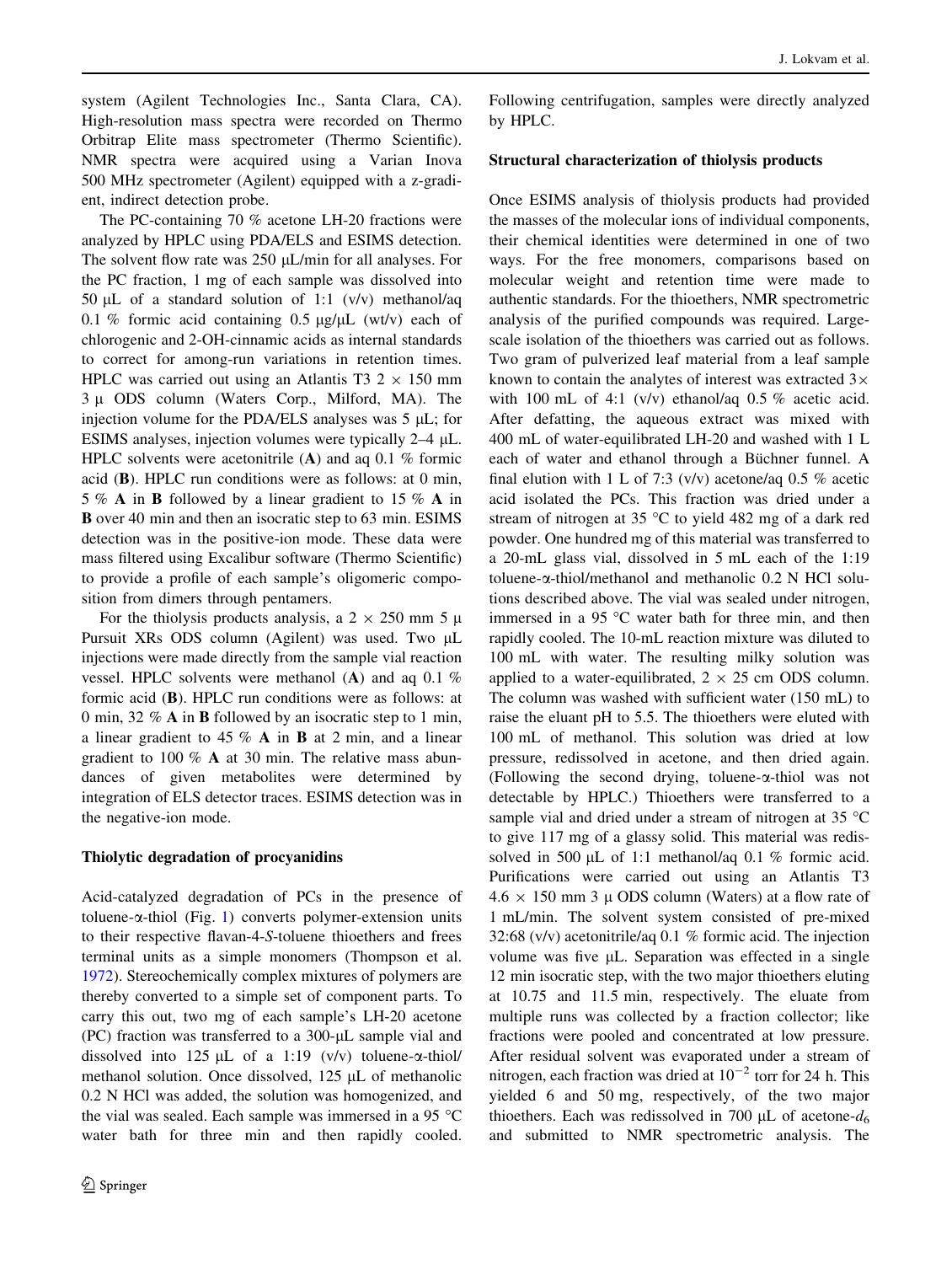following spectra were acquired for both samples:  ${}^{1}H$  1D; double-quantum-filtered,  ${}^{1}H-{}^{1}H$  correlation (dqfCOSY); single-quantum-filtered, single-bond  ${}^{1}H-{}^{13}C$  correlation (HSQC); and multiple-bond  ${}^{1}H-{}^{13}C$  correlation (HMBC). NMR shifts were measured relative to tetra-methyl silane (0.0 ppm). Finally, each thioether was submitted for highresolution mass spectrometric analysis.

### Protein precipitation assay

The protein precipitation efficiency of PCs was estimated using a standard solution of bovine serum albumin (Hagerman and Butler [1978](#page-8-0)). Solutions ranging from 0.25 to 2 mg/mL were prepared using PCs from three juvenile and three adult individuals from WS and BS habitats. Fivepoint binding curves were generated following solubilization and conversion of bound PCs to iron-phenolate ions. Each solution's 510 nm absorbance served as a proxy for the relative quantity of PC-precipitated protein. The slopes of the linear portions of the binding curves provided a measure of the relative protein affinity of each sample. In all cases, binding curves had  $r^2$  values >0.99.

#### Statistical analyses

We compared the relative mass percent of polymer terminal and extension units among habitat types (brown sand, CS, or white sand) using linear mixed effects models and Tukey post hoc comparisons. Habitat type was the independent fixed factor variable in each model, and source population was a random effect variable to account for potential nonindependence of individuals at the same sampling site. The absolute mass investment in defense was compared between

Fig. 2 Representative HPLC chromatograms of P. subserratum procyanidins (PCs) from an evaporative lightscattering detector. PCs from brown-sand/clay soil (a) and white-sand (**b**) ecotypes are shown in the upper and lower panels, respectively. Minutes from time of injection are shown on the x-axes. Detector response (instantaneous relative abundance) is shown in mV on the y-axes. Chromatographic conditions were identical for both analyses

adults and juveniles within habitat type using similar models, where life stage was the independent predictor variable and source population was a random factor. All analyses were performed with the R statistical program-ming language (R\_Development\_Core\_Team [2013](#page-9-0)) and the lme4, lmerTest (Bates et al. [2014\)](#page-8-0), and multcomp (Hothorn et al. [2008](#page-9-0)) packages.

# Results

#### Protium subserratum procyanidin content

In P. subserratum, the average mass investment in soluble PCs across all habitat types and plant age groups was 17.0 %  $(\pm 1.2 \text{ SE})$  of leaf dry weight (LDW). Leaves from P. subserratum trees growing in BS, CS, and WS habitats all contain approximately the same mass investment in PCs  $(14.7 \% \pm 1.5, 14.9 \% \pm 3.5, \text{ and } 19.6 \pm 1.8, \text{respect-}$ tively). There was significantly greater investment in PCs in WS habitats compared to BS and CS habitats  $(p = 0.04)$ . In addition to accumulating to higher concentrations, PCs from WS habitats showed markedly different chromatographic behavior compared to BS and CS habitats (Fig. 2).

#### PC oligomer composition

From HPLC–ESIMS analysis, a total of 33 oligomers were chromatographically resolvable, 12 from BS/CS and 21 from WS ecotypes, respectively (Fig. [3](#page-5-0)). Despite optimized source voltages, it is possible that the presence of some oligomers was the result of in-source fragmentation

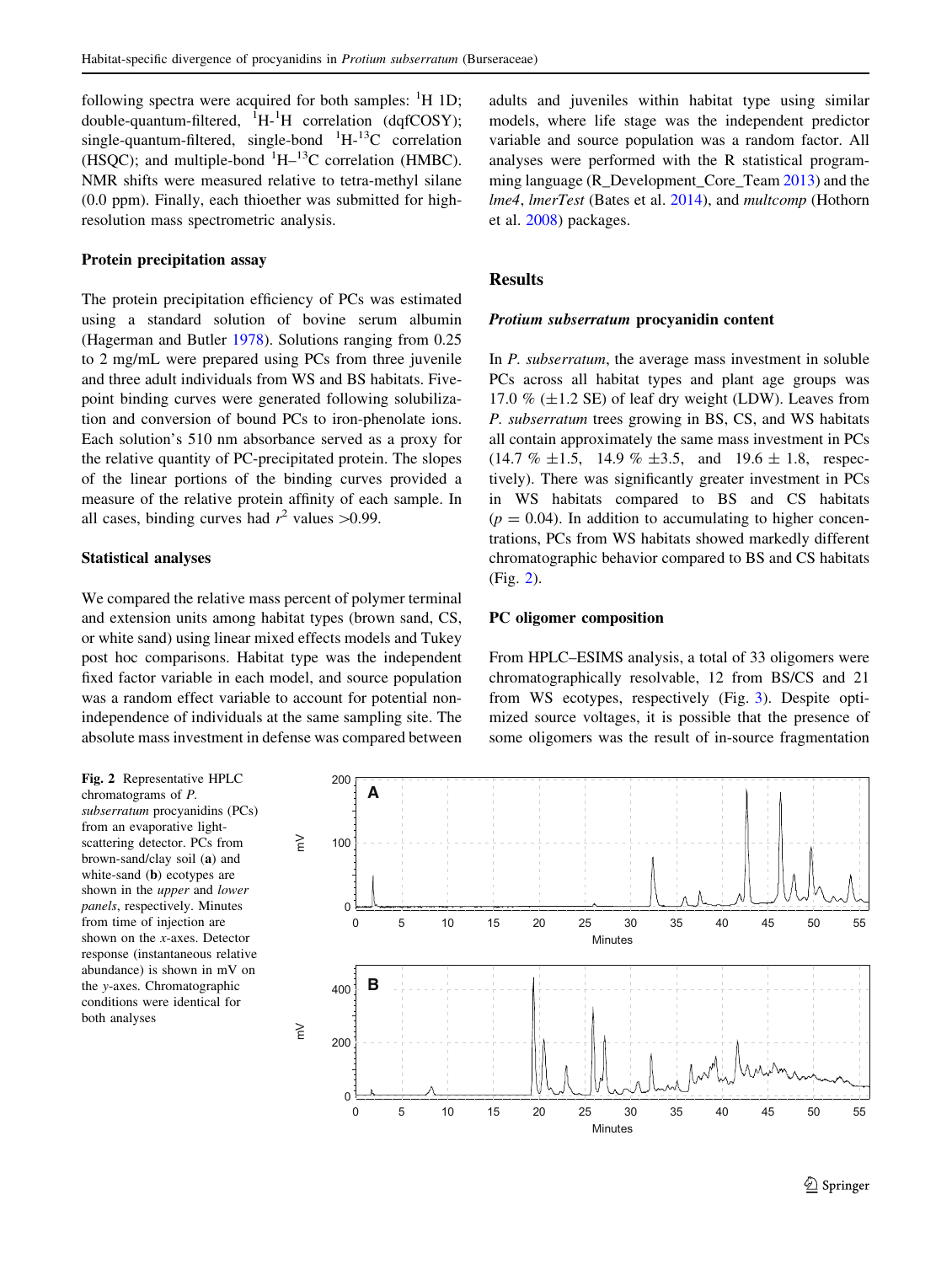<span id="page-5-0"></span>Fig. 3 Protium subserratum procyanidin oligomer occurrence profiles from HPLC–ESIMS analyses of leaves from each sampled tree, organized by ecotype (clay and brown sand on left; white sand on right), source population (AM Allpahuayo-Mishiani, JH Jenaro Herrera, P Porvenir), and life stage (adults in dark shades, juveniles in light shades). Oligomers on the y-axis are arranged in order of increasing chromatographic retention time





of higher order polymers. This analysis does not prove the presence of each oligomeric form in leaf tissue. Nevertheless, the oligomer occurrence profiles generated from this analysis were very useful for comparing P. subserratum PCs. Within habitat types, oligomer occurrence profiles were universal; between habitat types, overlap was limited to six oligomeric forms such that six were unique to BS/CS and 15 to WS ecotypes, respectively.

# PC monomeric subunit composition

PC terminal units for all habitat types were overwhelmingly of a single monomeric type (Fig. [4\)](#page-6-0). Using authentic standards (Sigma-Aldrich, St. Louis, MO), these were determined by HPLC–ESIMS to be epicatechin for BS and CS habitat samples, and catechin for WS habitat samples. ELS detection showed that a single type of extension unit comprised, on average, more than 98 % of the ELS-detected mass in samples from BS and CS habitats and 92 % in WS habitat samples (Fig. [4](#page-6-0)). However, a second and third type of extension unit (average 4.4 and 0.2 %) was observed in WS samples. Negative-ion ESIMS detection showed that the thioether derivatives of all three extension units gave nominal  $[M-H]$ <sup>-</sup> ions of  $m/z$  411, consistent with (epi)catechin-type thioethers (Lokvam and Kursar [2005\)](#page-9-0).The chemical structures of the two most abundant thioethers were determined after large-scale purification of each followed by high-resolution mass and NMR spectrometric analyses. The former gave  $M + H^+$  ions of  $m/z = 413.1053$  and 413.1059  $\mu$ , respectively, indicating a molecular formula of  $C_{22}H_{21}O_6S$  (0.9874 and 1.2973 ppm error, respectively). NMR data from a COSY experiment (Fig. [1,](#page-2-0) iii) were interpreted with the help of  $1D^{-1}H$  and phase-sensitive HSQC spectra. They showed five scalarcoupling networks, three of which were part of aromatic systems. One system included two meta-coupled protons and a second consisted of three protons, two meta-coupled, and two ortho-coupled. Integration of the 1D spectrum showed that the third aromatic system included a pair of double-intensity signals and one single-intensity signal, indicating a mono-substituted benzene ring. The remaining two spin systems comprised  $sp^3$ -hybridized centers, one with three protons, including two vicinal oxymethines; the other a methylene. An HMBC experiment provided the long-range  ${}^{1}H-{}^{13}C$  correlations for the assembly of flavan-3-ol ring systems, both substituted at the C-4 position (Fig. [1,](#page-2-0) iii). This substitution pattern was consistent with linearly assembled procyanidin forms. To determine the stereochemistry at the critical C3 carbon, the coupling constants of the C2 protons were extracted from the  $1D<sup>-1</sup>H$ spectrum of both thioethers. For the sole thioether that was observed in samples from BS and CS habitats and for the dominant thioether from WS habitat samples, the C2 proton occurred as a broad singlet at 5.25 ppm. Its coupling to the C3 proton, apparent from the COSY spectrum, was not resolved in the 1D spectrum. This result indicated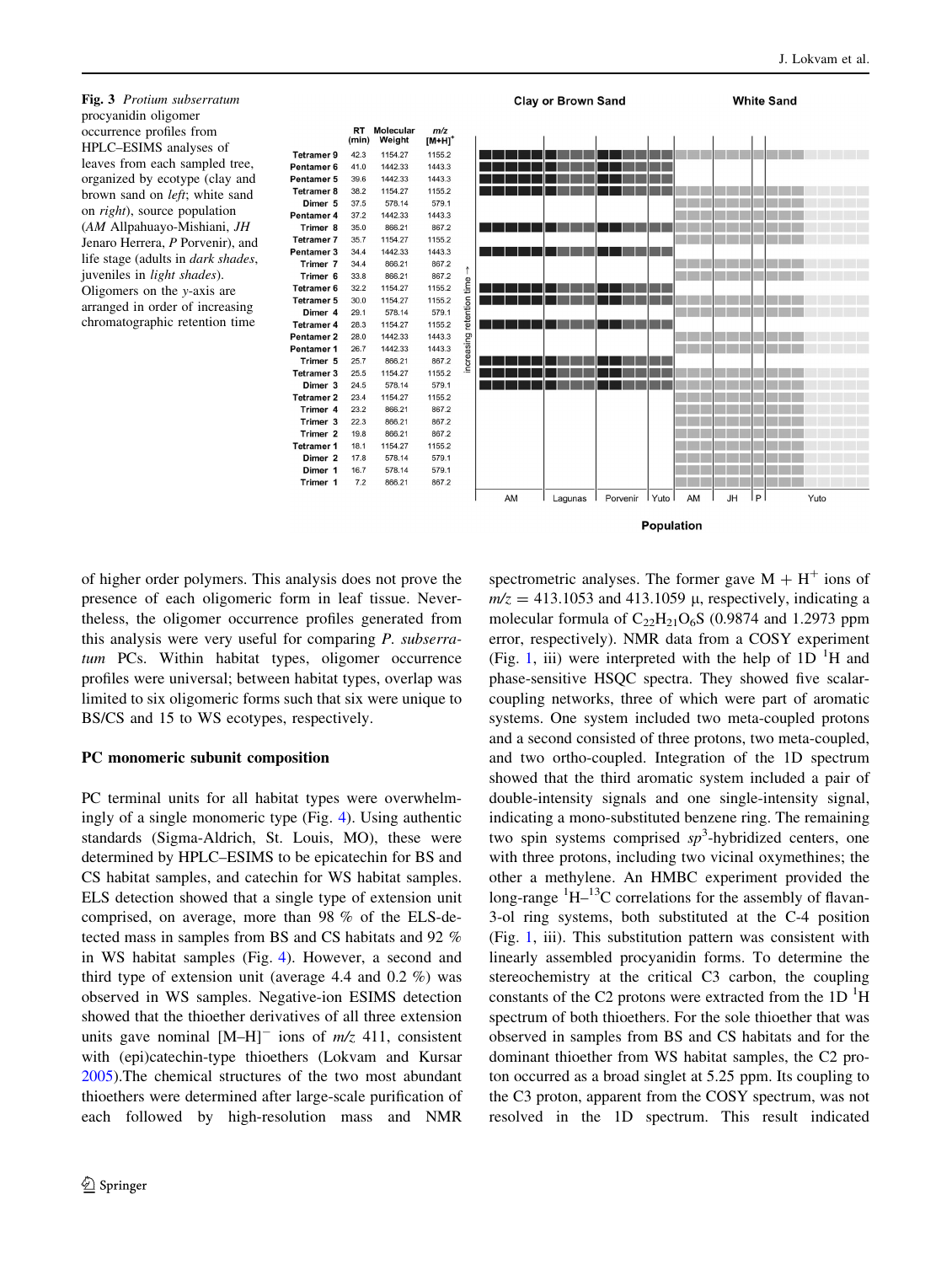<span id="page-6-0"></span>

Fig. 4 Thiolytic degradation of PCs revealed that polymer initiator and extension units varied by ecotype of P. subserratum. Bins represent the mean mass percent across trees (with standard error bars). Brown sand/clay soil ecotypes had almost exclusively epicatechin initiators; white sand ecotypes almost exclusively catechin initiators. Epicatechin was the dominant extension unit in all ecotypes but catechin comprised approximately 4% of the extension units in white sand ecotypes. Models were run separately for each molecule; small letters above each group of bins indicate statistically significant differences from post hoc Tukey tests Fig. [5](#page-7-0). Leaf-dry-weight mass percent of soluble procyanidins by habitat type and life stage. Significant differences between life stages within each habitat detected are indicated with an asterisk

epicatechin (cis-2-3) stereochemistry. For the additional thioether that was observed in WS habitat samples, the C2 proton appeared as a doublet at 4.95 ppm with a coupling constant of 9.8 Hz, indicating catechin (trans-2-3) stereochemistry. The presence of the third, low-abundance thioether in WS samples is consistent with the kinetics of thioether formation from catechin extension units where two types of catechin thioether, one major and one minor, are observed (Thompson et al. [1972](#page-9-0)). In summary, BS and CS habitat PCs have almost entirely epicatechin as chain termini and epicatechin as chain extension units, while WS habitat PCs have almost entirely catechin as chain termini and both catechin and epicatechin as chain extension units (Fig. 4).

Estimates of relative PC polymer length were obtained using HPLC with ELS detection. ELS traces of the thiolysis products were integrated, and the ratio of extension units to termini for was calculated for each sample. Significant differences in relative polymer length were found between both BS and CS vs. WS habitat types ( $p < 0.01$  in both cases, Fig. 4). Among all samples grouped by habitat type, this ratio was 52 for WS habitat samples ( $N = 16$ ), 82 for BS habitat samples  $(N = 10)$ , and 93 for CS habitat samples  $(N = 4)$ . The difference between BS and CS samples was not significant.

#### Protein precipitation

The protein precipitation efficiency of leaf PCs from juvenile and adult trees from WS and BS habitats was measured using a standard bovine serum albumin solution. While all PCs had a marked ability to precipitate protein, no significant differences were observed in overall efficiency, either between age classes within habitat types or between habitat types.

# Qualitative and quantitative differences within ecotypes: juveniles versus adults

Although WS and BS/CS ecotypes presented many qualitative differences (discussed above), we found almost no qualitative differences within ecotypes, either with respect to ontogenetic stage or geographic location (Fig. [5](#page-7-0)). However, adult trees of BS/CS ecotypes expressed significantly more mass investment of polymeric flavans than did juveniles in that habitat (Fig. [5](#page-7-0)).

# **Discussion**

We found that although all P. subserratum ecotypes accumulate considerable quantities of PCs, the chemical structures of PCs being expressed by WS ecotypes differ markedly from those found in BS and CS ecotypes. These results significantly extend our understanding of P. subserratum secondary metabolite chemistry reported recently (Fine et al. [2013a,](#page-8-0) [b](#page-8-0)). In our previous work, we described marked differences in flavones, quinic acid derivatives, and oxidized terpenes between WS and BS ecotypes but similar levels of soluble PC accumulation. Here, we demonstrate that across habitats, differences in PC chemistry are likewise pronounced. Using a chemical degradation, we found that the terminal units of WS PCs to be almost entirely catechin, while for BS and CS PCs, it was almost entirely epicatechin. Moreover, in BS/CS habitat types, there was a single type of extension unit. This type also predominated in WS habitats but approximately 5 % of the extension units consisted of a second type. Using NMR spectroscopic analyses, we found the predominant form in all habitats to be epicatechin and the minor form in WS habitats to be catechin. The fact that very small amounts of the minor termini were observed in all habitats, and that small amounts of the minor extension unit were observed in BS habitats indicates that genetic variation to express both of these forms is widespread and that the observed patterns of accumulation are likely a response to selection.

The chemical degradation we used also provided information on the chromatographically refractory high molecular weight polymeric forms. We found that in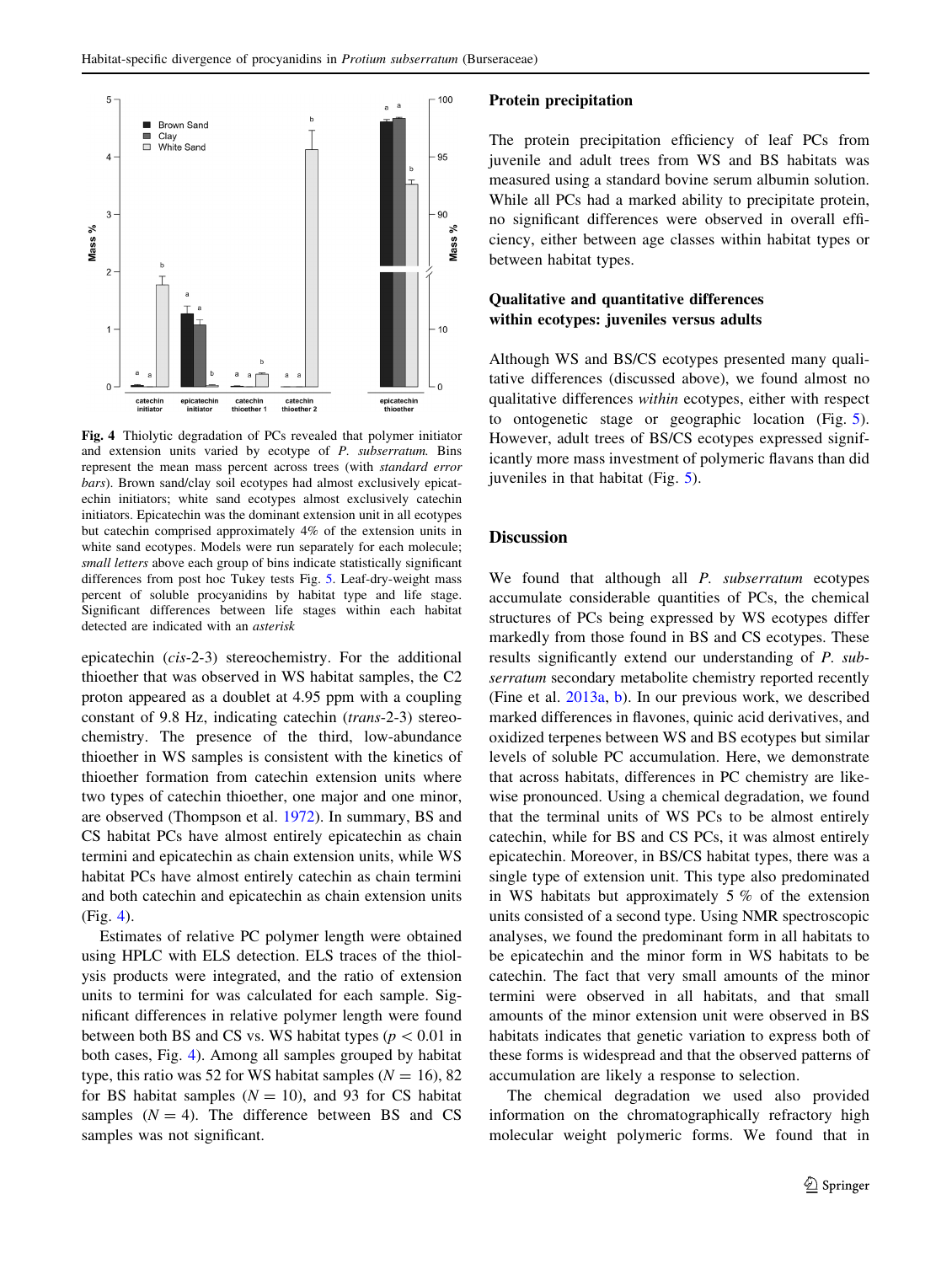<span id="page-7-0"></span>

Fig. 5 Leaf-dry-weight mass percent of soluble procyanidins by habitat type and life stage. Significant differences between life stages within each habitat detected are indicated with an asterisk

addition to the contrast in monomeric composition between WS and BS/CS habitats, differences in the ratios of their extension unit-to-terminal units were highly significant. BS PC polymers are, on average, more than 50 % longer than those found in WS leaves. PC protein precipitation efficiency, however, did not differ among habitats. This is surprising in that precipitation efficiency has repeatedly been shown to correlate with polymer length (Kumar and Horigome [1986;](#page-9-0) Horigome and Okamoto [1988;](#page-9-0) Lokvam and Kursar [2005](#page-9-0); Sugiyama et al. [2007\)](#page-9-0). But these previous studies did not take into account the interaction between subunit chemical structure and polymer length with respect to protein binding. If the bioactivity of P. subserratum PCs does occur through protein precipitation, our data are consistent with a scenario where, in the BS lineage, selection for increased polymer length has acted in concert with selection for a shift in subunit composition such that protein precipitation efficiency is maintained.

But what factors drive the selection of such strong qualitative differences in PC subunit composition between WS and BS/CS ecotypes? We speculate that catechinversus epicatechin-dominant PC assemblages have different (and as yet unknown) anti-herbivore function that may deter different species of herbivores. In a year of censusing insect herbivores on both WS and BS populations of P. subserratum juvenile plants, we found very little overlap in herbivore assemblages (Fine et al. [2013a,](#page-8-0) [b](#page-8-0)). Chrysomelid beetles and cicadellid hemipterans dominated the assemblages on plants of both ecotypes, but different species were collected from the two different soil types. Chrysomelids and cicadellids are known to have neutral to acidic gut pH's (Knowles [1994;](#page-9-0) Chougule and Bonning [2012\)](#page-8-0). In this pH range, PC-protein binding is kinetically favored and therefore could represent one possible defense mechanism against these herbivores. Notably, the neotropical tree genus Inga is also defended by PCs. At many sites, it is most heavily damaged by lepidopteran herbivores (Koptur [1985](#page-9-0)). Lepidopterans tend to have very high gut pH values as well as surfactant properties (Martin and Martin [1984](#page-9-0); Dow [1992](#page-8-0)) that inhibit PC–protein complexation. This fact may explain why Inga species tend to have far higher leaf PC concentrations (Lokvam and Kursar [2005](#page-9-0)) than P. subserratum. Future work using feeding trials of captured herbivores could shed light on the particular effectiveness of different habitat-specific PC types against different species of herbivorous insects.

Our findings are largely congruent with those from a recent fine-scale microsatellite genetic study of several Peruvian P. subserratum populations that showed that WS and BS/CS ecotypes exhibit consistently different leaf morphologies and only experience gene flow extremely rarely, even when reproductive adults are growing in close proximity and flowering simultaneously (Misiewicz and Fine [2014](#page-9-0)). However, this study also showed some significant morphological and genetic differentiation between populations from BS vs. CS, while in our study, we found no qualitative or quantitative differences in PC chemistry between BS and CS individuals (Figs. [3,](#page-5-0) [4](#page-6-0)). Interestingly, a phylogeographic study of Peruvian WS, BS, and CS ecotypes showed no variation in haplotypes between BS and CS individuals (Fine et al. [2013b\)](#page-8-0). Microsatellite studies are thought to reflect much more recent signals of population-level divergence than sequence data (Misiewicz and Fine [2014\)](#page-9-0). If clay and BS ecotypes are experiencing incipient speciation, it does not appear to be related to their investment in PCs.

We found no evidence that within habitats, different life stages expressed qualitatively different PCs. This was surprising, as PCs are well known to deter insect herbivores, and most studies that have compared canopy and understory insect herbivores have reported very different assemblages (Basset et al. [1999](#page-8-0)). However, the canopylevel herbivores of P. subserratum have not been studied, and it is certainly possible that the same enemies attack these trees in juvenile and adult stages. Barone ([2000\)](#page-8-0) studied adults and seedling trees of two species in Panama and found very similar arthropod faunas, suggesting that for some trees, the same species of insect herbivores may attack both juvenile and adults. Future canopy fogging studies will be critical to understand the patterns of PC investment in these trees and how it relates to insect assemblages across different life stages. A second possibility is that PC expression is under selection by natural enemies at all life stages, but the plant experiences some sort of developmental constraint such that it cannot change its PC chemistry at different life stages. If this is the case, PC investment may represent an integrated and somewhat generalized defense that works across ontogenetic stages but is also very habitat-specific given the strong structural differences between WS and BS/clay ecotypes.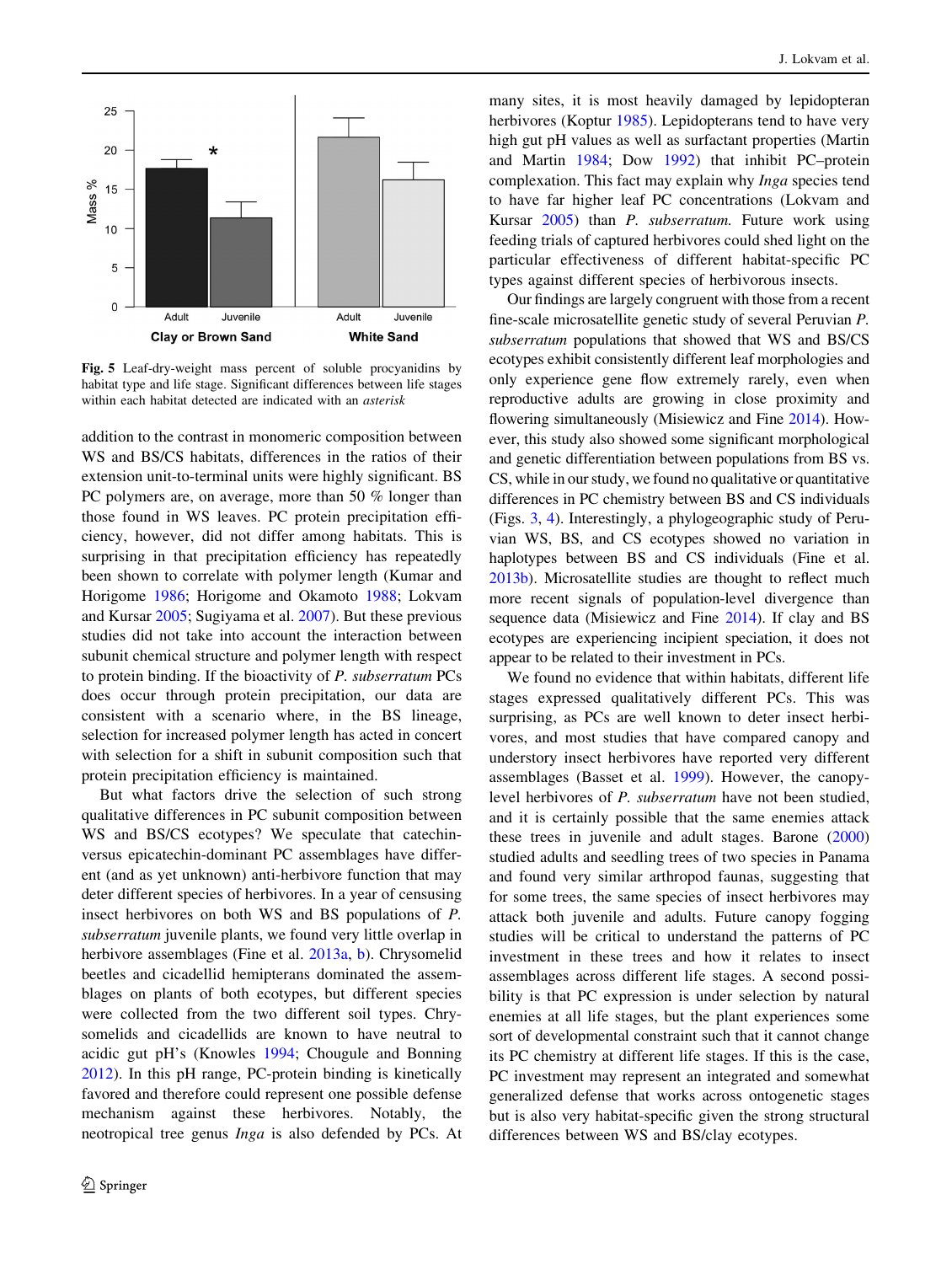<span id="page-8-0"></span>We did find significant differences in the amount of PCs between adult and juveniles in BS/clay ecotypes but not in WS ecotypes. For BS/clay ecotypes, adults expressed significantly more PCs than juveniles, which is opposite to the predictions of Boege and Marquis (2005) who proposed that juveniles should be under much stronger selection to produce defenses than adults given the relatively higher value of their leaves. Instead, our results are more consistent with the growth differentiation defense hypothesis (Herms and Mattson [1992\)](#page-9-0) which posits that chemical defense investment is resource limited, and thus, adult plants with more access to light should have more resources to allocate to defenses. A recent meta-analysis showed that investment in constitutive chemical defenses, like PCs in woody plants, is often higher in adults than in juveniles, although there was large variation among sample studies and a wide variety of chemical defenses analyzed (Barton and Koricheva 2010). Future studies comparing metabolite investment across ontogeny in P. subserratum should study seedlings and also quantify investment in nonphenolic defense compounds.

Our study provides detailed characterization of PC investment in three ecotypes of P. subserratum that are undergoing lineage divergence. Among ecotypes, we found consistent differences in PC subunit composition between WS and BS/clay ecotypes. Within ecotypes, we found almost no variation across individuals, whether in different geographic locations or at different ontogenetic stages. For BS and clay ecotypes, adults accumulated significantly more PCs in their leaves than did juveniles, consistent with the growth differentiation defense hypothesis. The pronounced qualitative differences that we found among ecotypes in phenolics match our previous study that reported differences in flavones, oxidized terpenes, and quinic acid derivatives (Fine et al. 2013a). These chemical differences in PCs, the most mass-abundant group of anti-herbivore chemicals that the plants produce, are consistent with findings of the low levels of gene flow among populations from WS and BS/CS types as well as with non-overlapping insect herbivore faunas. We conclude that the phenotypic differences in phenolics in the WS versus BS and clay ecotypes of P. subserratum are consistent with a hypothesis of selection by herbivores in different soil types and may contribute to the evolution of habitat specialization by these trees.

Acknowledgments We thank the Ministerio del Ambiente of Peru for providing research and export permits. We thank Carlos Rivera of SERNANP-Allpahuayo-Mishana and the Instituto de Investigaciones de la Amazonia Peruana (IIAP) for institutional and logistical support. We would like to thank Italo Mesones, Magno Vásquez Pilco, J. Milagros Ayarza Zuñiga, Julio Sanchez for field assistance, and Leslie Harden for high-resolution mass spectrometry. We also thank Diego Salazar Amoretti for helpful suggestions to the manuscript. Funding was provided by NSF DEB 1254214 to PVAF.

Conflict of interest The authors declare they have no conflict of interest.

#### References

- Barbehenn RV, Constabel CP (2011) Tannins in plant-herbivore interactions. Phytochemistry 72:1551–1565. doi:[10.1016/j.](http://dx.doi.org/10.1016/j.phytochem.2011.01.040) [phytochem.2011.01.040](http://dx.doi.org/10.1016/j.phytochem.2011.01.040)
- Barbehenn RV, Jones CP, Karonen M, Salminen JP (2006) Tannin composition affects the oxidative activities of tree leaves. J Chem Ecol 32:2235–2251. doi:[10.1007/s10886-006-9142-8](http://dx.doi.org/10.1007/s10886-006-9142-8)
- Barone JA (2000) Comparison of herbivores and herbivory in the canopy and understory for two tropical tree species. Biotropica 32:307–317. doi:[10.1111/j.1744-7429.2000.tb00474.x](http://dx.doi.org/10.1111/j.1744-7429.2000.tb00474.x)
- Barton KE, Koricheva J (2010) The ontogeny of plant defense and herbivory: characterizing general patterns using meta-analysis. Am Nat 175:481–493. doi:[10.1086/650722](http://dx.doi.org/10.1086/650722)
- Basset Y, Charles EC, Novotny V (1999) Insect herbivores on parent trees and conspecific seedlings in a rain forest in Guyana. Selbyana 20:146–158
- Bates D, Maechler M, Bolker B, Walker S (2014) Ime4: Linear mixed-effects models using Eigen and S4. [http://CRAN.R](http://CRAN.R-project.org/package%3dIme4)[project.org/package=Ime4](http://CRAN.R-project.org/package%3dIme4)
- Boege K, Marquis RJ (2005) Facing herbivory as you grow up: the ontogeny of resistance in plants. Trends Ecol Evol 20:441–448. doi[:10.1016/j.tree.2005.05.001](http://dx.doi.org/10.1016/j.tree.2005.05.001)
- Chougule NP, Bonning BC (2012) Toxins for transgenic resistance to hemipteran pests. Toxins 4:405–429. doi:[10.3390/toxins4060405](http://dx.doi.org/10.3390/toxins4060405)
- Coley PD, Barone JA (1996) Herbivory and plant defenses in tropical forests. Annu Rev Ecol Syst 27:305–335
- Coley PD, Bryant JP, Chapin FS (1985) Resource availability and plant anti-herbivore defense. Science 230:895–899
- Dow JAT (1992) pH gradients in lepidopteran midgut. J Exp Biol 172:355–375
- Feeny PR (1969) Inhibitory effect of oak leaf tannins on the hydrolysis of proteins by trypsin. Phytochemistry 8:2119–2126
- Fine PVA, Miller ZJ, Mesones I, Irazuzta S, Appel HM, Stevens MHH, Saaksjarvi I, Schultz LC, Coley PD (2006) The growthdefense trade-off and habitat specialization by plants in Amazonian forests. Ecology 87:S150–S162
- Fine PVA, Garcia-Villacorta R, Pitman N, Mesones I, Kembrel SW (2010) Herbivores promote habitat specialization by trees in Amazonian forests. Ann MS Bot G 97:283–305
- Fine PVA, Metz MR, Lokvam J, Mesones I, Milagros ZAJ, Lamarre GPA, Vásquez PM, Baraloto C (2013a) Insect herbivory, chemical innovation and the evolution of habitat specialization in Amazonian trees. Ecology 94:1764–1765
- Fine PVA, Zapata F, Daly DC, Mesones I, Misiewicz TM, Cooper HF, Barbosa CEA (2013b) The importance of environmental heterogeneity and spatial distance in generating phylogeographic structure in edaphic specialist and generalist tree species of Protium (Burseraceae) across the Amazon Basin. J Biogeogr 40:646–661. doi:[10.1111/j.1365-2699.2011.02645.x](http://dx.doi.org/10.1111/j.1365-2699.2011.02645.x)
- Gentry AH (1986) Endemism in tropical versus temperate plant communities. In: Soulé ME (ed) Conservation biology: the science of scarcity and diversity. Sinauer, Sunderland, MA, pp 153–181
- Goodger JQD, Choo TYS, Woodrow IE (2007) Ontogenetic and temporal trajectories of chemical defence in a cyanogenic eucalypt. Oecologia 153:799–808. doi:[10.1007/s00442-007-](http://dx.doi.org/10.1007/s00442-007-0787-y) [0787-y](http://dx.doi.org/10.1007/s00442-007-0787-y)
- Hagerman AE, Butler LG (1978) Protein precipitation method for the quantitative determination of tannins. J Agric Food Chem 26:809–812